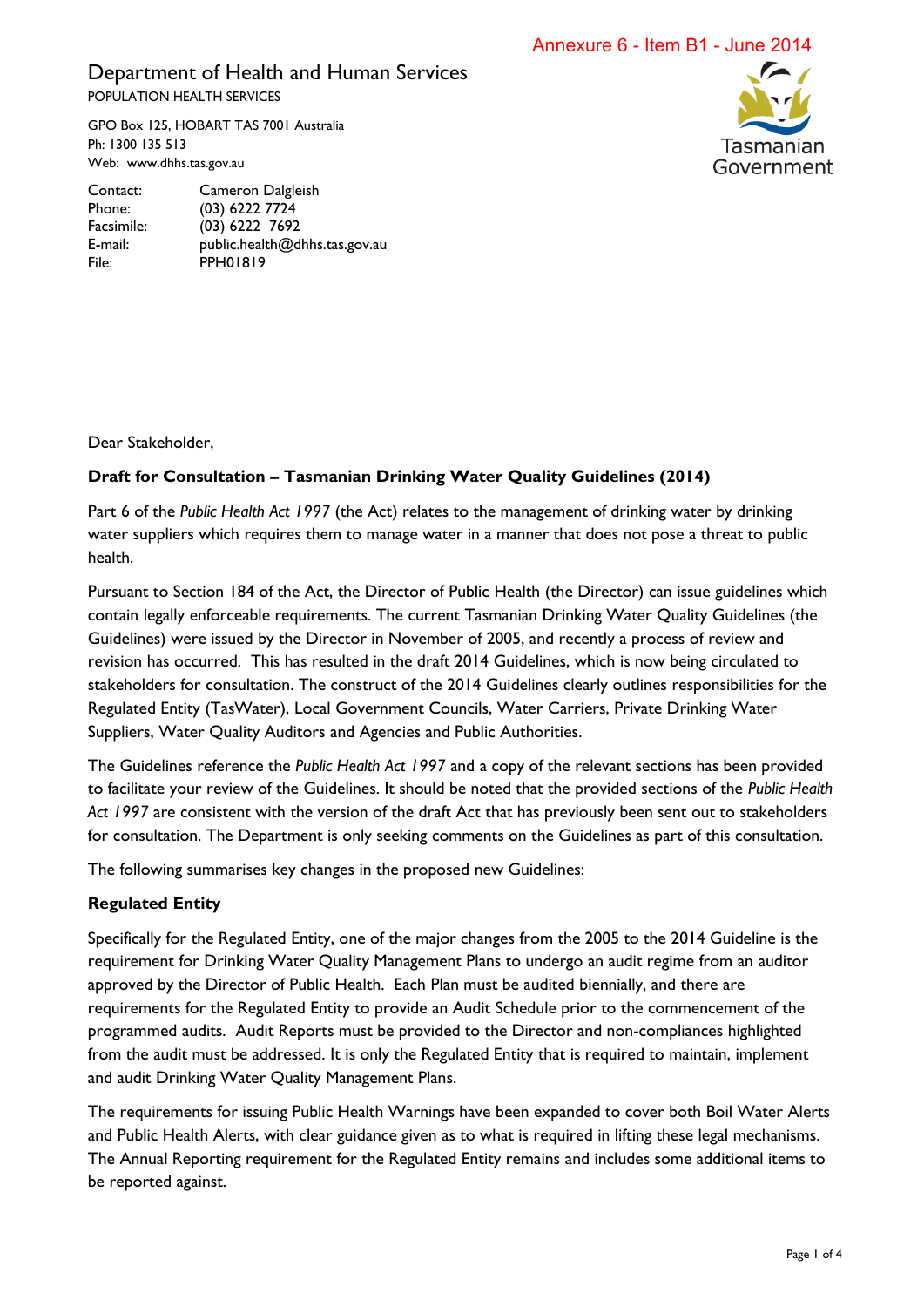## **Local Council**

The requirement for Local Councils to register Private Water Suppliers remains, however there is now a requirement for Councils to register Water Carriers. The obligations for Councils in assessing these applications for registration are specified with a level of detail to assist Councils in making the decisions with respect to conditions of approval. The Annual Reporting Requirement for Councils remains and includes some additional items to be reported against.

Additionally, there are requirements specified for both Private Water Suppliers and Water Carriers particularly related to the supply of compliant drinking water and measures required when the drinking water supplied is not potable. Councils must ensure that as part of their registration process, they make the applicant aware of these requirements. It is proposed that Councils are required to undertake an annual compliance inspection of all registered Private Water Suppliers and Water Carriers and to reregister each business annually.

#### **Private Water Suppliers**

With respect to Private Water Suppliers, they are now to be classified into four distinct classes where the premises are used for commercial, health, educational or imprisonment/detention purposes. Specific reference is also made to Department of Education (DoE) facilities, University of Tasmania (UTAS) facilities and Parks & Wildlife Services' (PWS) recreational facilities (parks and reserves). All Private Water Suppliers must be registered annually with their Local Council, subject to conditions of approval that must be complied with. It is the intention that DoE, UTAS and PWS facilities classified as Private Water Suppliers will report directly to Council without having an annual inspection. All other types of Private Water Suppliers are subject to the inspection requirements. Additional information on potential Private Water Suppliers can be found in Attachment 1 to this letter.

## **Water Carriers**

Under the draft Guidelines, Water Carriers are still required to access drinking water from a Regulated Entity, however an approved alternative option is now permitted if the drinking water is extracted from a registered and compliant Private Water Supply scheme. Water Carriers are now required to be registered with Local Council and comply with conditions of approval against their registration.

#### **Water Quality Auditors**

Water Quality Auditors undertaking audits of the Regulated Entity's Drinking Water Quality Management Plan need to be approved by the Director upon application, including establishing that they have no conflict of interest in undertaking the audit. There are specific reporting requirements and timeframes for notifications of non-compliances to the Director.

#### **Agencies and Public Authorities**

There may be some facilities managed by Department of Education, University of Tasmania and Parks and Wildlife Services that will be required to be registered as a Private Water Supplier with their Local Council. If facilities are required to be registered, they must report directly to Council outlining their compliance with the conditions of approval against their registration.

#### **General**

There are several interfaces between the Regulated Entity, Councils, Water Carriers and Private Drinking Water Suppliers that need to be recognised in the implementation of these Guidelines. The Councils, Water Carriers and in some cases Private Drinking Water Suppliers are seen as customers of the Regulated Entity who are required to be notified of a threat to public health. Once notified of the threat, Councils, Water Carriers and Private Drinking Water Suppliers then have additional obligations in ensuring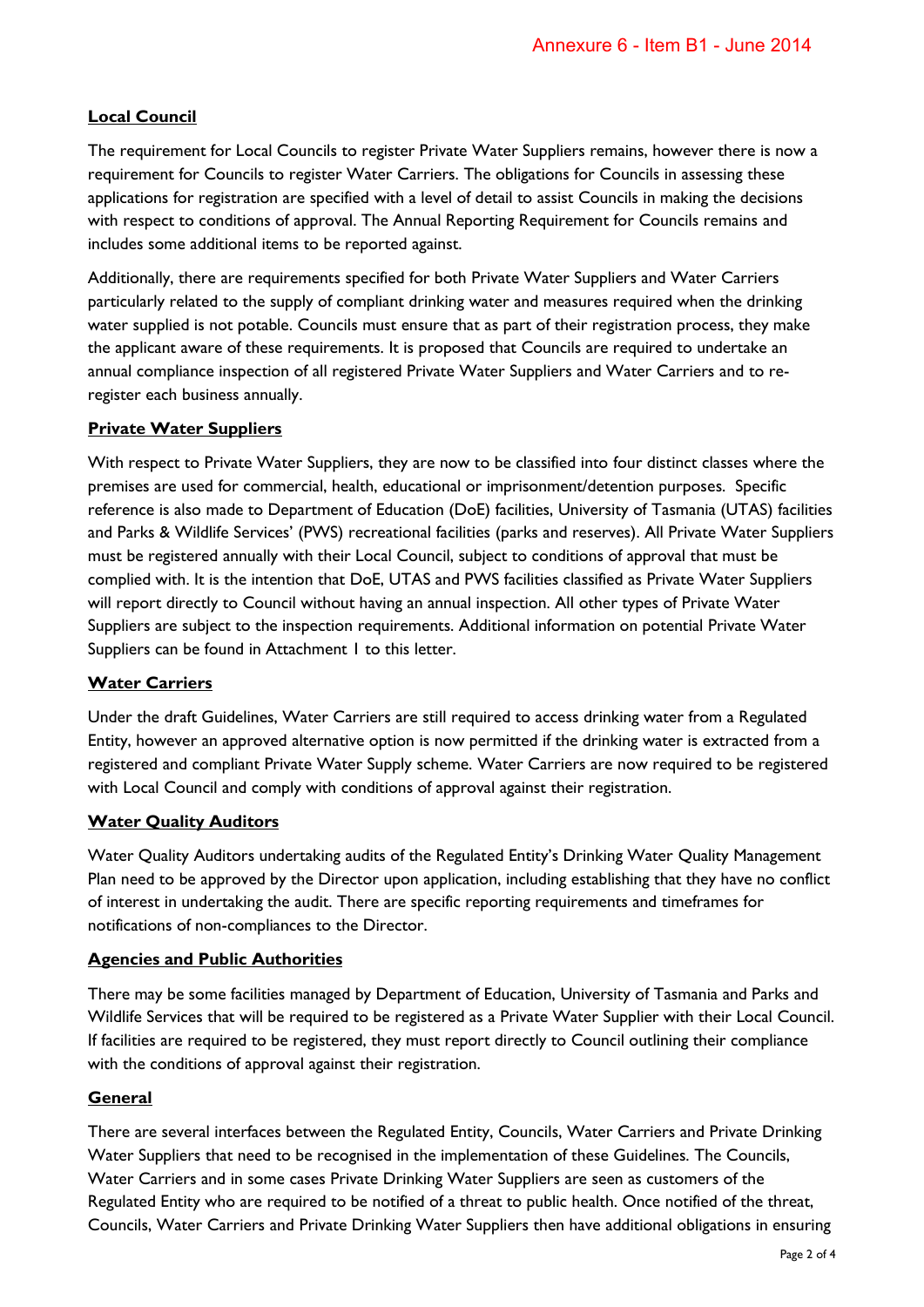## Annexure 6 - Item B1 - June 2014

that the users of the water supplied by them are also subsequently notified. There is a further requirement for Water Carriers to be approved by the Regulated Entity to access and extract drinking water from their infrastructure. Whilst Councils have no oversight in this process, due diligence would ensure that it is placed as a condition of approval through their registration process.

These Guidelines are released in draft for consultation and comment on the review is welcomed and appreciated. The Director has allowed six weeks meaning that comments would need to be back to the Department by 20 June 2014 for them to be considered.

All submissions should be made to the Department's State Water Officer via the Public Health email [\(public.health@dhhs.tas.gov.au\)](mailto:public.health@dhhs.tas.gov.au). Comments will be evaluated and addressed where appropriate culminating in the finalisation of the 2014 Guidelines. It is anticipated that these Guidelines will be implemented in mid-2014 at which time you will officially be advised of their commencement. Once finalised, accompanying guidance including necessary template forms will also be available on the Departmental website.

I thank you for taking the time to review these draft Guidelines. Should you have any specific questions or require additional information, please do not hesitate to contact Mr Cameron Dalgleish (State Water Officer) on 6222 7724.

Yours sincerely

Tangler

Dr Roscoe Taylor **Director of Public Health**

7 May 2014